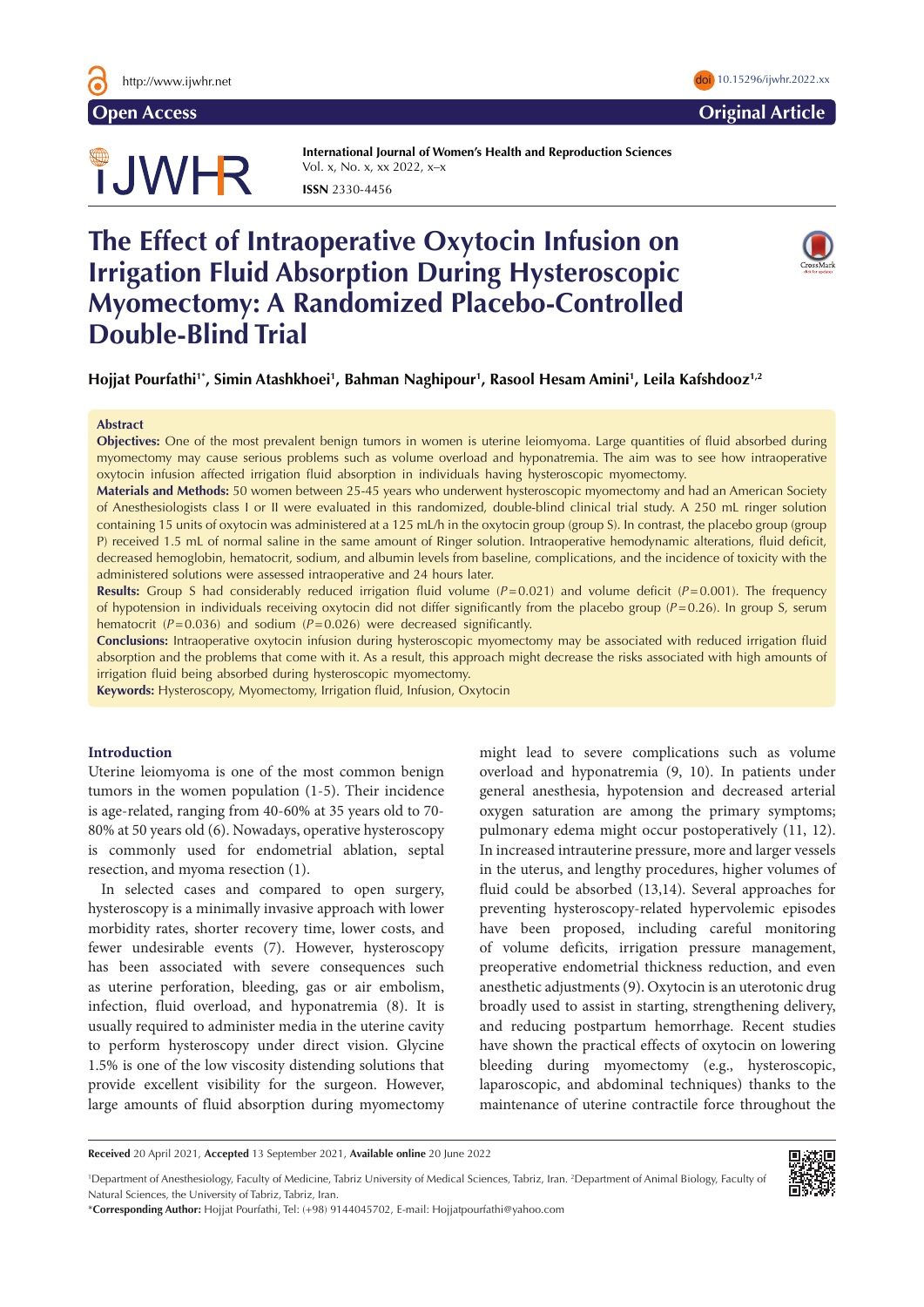#### Key Messages

Intraoperative oxytocin infusion in hysteroscopic myomectomy might be usefully employed in patients with hysteroscopic myomectomy.

surgical procedure (15). Patients undergoing hysteroscopic myomectomy are prone to higher bleeding rates and more unstable hemodynamics following distention fluid absorption (16).

This study was designed to evaluate the effect of oxytocin infusion on the absorption rate of irrigation fluid in patients undergoing hysteroscopic myomectomy due to a lack of such research and the significant likelihood of hematologic complications related to glycine absorption during hysteroscopic myomectomy.

# **Materials and Methods**

# Study design and Participants

This study was conducted on 50 women aged 25-45 years old with I or II physical status based on the American Society of Anesthesiologists (ASA) classification who were scheduled for hysteroscopic myomectomy. The study was conducted at Al-Zahra University Hospital (Tabriz, Iran) from 10 March 2019 to 15 January 2020. Written informed consent was obtained from patients. A two-blocked randomization list assigned patients to study and placebo groups. Inclusion criteria were as follows: The presence of uterine submucosal myomas, hysteroscopic myomectomy, and resection immediately after menstruation. Patients are scheduled for either diagnostic or operative hysteroscopy. Abdominal myomectomy, large uterine myoma (uterus >14 weeks of gestation), subserosal myomas, uterine prolapse, pelvic inflammation, or pelvic inflammatory disease were excluded. Before the operation, the intravenous line was placed for all patients, and routine monitoring, including non-invasive blood pressure, electrocardiography, and pulse oximetry, was established for all patients.

# Sample Size

To calculate sample size and lack of similar studies, 15 women were included in each group as a pilot study. Afterward, the final sample size was calculated to ensure 80% power and a 5% type 1 error (mean int: 296, mean placebo: 428, common SD: 160). The final sample size was 25 patients for each group using this information.

# Randomization

Later, these 50 patients were randomly allocated into two study groups using a simple randomization method Patients were allocated into study and placebo groups, according to a two blocked randomization list that was prepared using online software [\(https://www.](https://www.sealedenvelope.com/) [sealedenvelope.com/\)](https://www.sealedenvelope.com/) at a 1:1 ratio.

# Interventions

The study group (group S,  $n = 25$ ) received 15 units (1.5 mL) of oxytocin (10  $\mu$ /mL/amp) (oxy TIP; Rasht Pharmaceutical Co., Iran) - plus 250 mL ringer solution at the rate of 125 mL/h. In the placebo group (group P,  $n =$ 25), 1.5 mL of normal saline was added to the same volume of Ringer's solution and administered simultaneously.

Infusion of the solutions was immediately started after the induction of general anesthesia and discontinued at the end of the procedure. Infusion of solutions immediately started after general anesthesia induction and was discontinued at the end of the procedure. Another IV cannula and a Foley catheter were placed to obtain blood samples and monitor urine output, respectively. General anesthesia after standardized preoxygenation was induced using midazolam 0.03 mg/kg remifentanil 1 µg/kg, propofol 1.2-1.5 mg/kg, and later appropriate size laryngeal mask airway (LMA) was replaced, based on the recommendations of the manufacturer. Anesthesia was maintained using total intravenous anesthesia (propofol infusion 50-100 µg/kg/min and remifentanil 0.1-1/min, respectively). Later, women were placed in the lithotomy position. The hysteroscopist started the procedure with a cervical dilatation with Hegar no. 9. 1.5% glycine solution was used for uterine cavity clearance and distention at different speeds with intrauterine pressure less than 120 mm Hg using hysterometer flow monitoring. The amount of irrigated fluid and total volume of the collected fluid, including fluid in the canister and sources of the spill, was recorded. The fluid deficit was defined as the difference between the amount of the injected and irrigated fluids. Hemodynamic variables, including systolic blood pressure (SBP), diastolic blood pressure (DBP), mean arterial pressure (MAP), and heart rate (HR), were recorded before the anesthesia induction (baseline) and later at 5, 10, 20, 30, and 60 min intervals until the patient was discharged from post-anesthesia care unit (PACU). Bradycardia  $(HR < 50$  bpm/min), hypotension  $(BP < 100$  mm Hg) and fluid deficit > 1500 mL were treated by atropine (0.01-0.02 mg/kg), ephedrine 5-10 mg with 200-300 mL IV solution, and intraoperative 20-40 mg furosemide, respectively. Blood samples were achieved before and after the procedure to monitor hemoglobin (Hb), hematocrit (Hct), and serum sodium and albumin levels. Hb, Hct, and serum sodium and albumin levels. Complications of administered solutions (hypotension, tachycardia, bradycardia, and ST depression), glycine toxicity, and hypothermia (hypotension, arterial oxygen saturation, pulmonary edema) were evaluated intraoperatively and until 24 hours postoperatively. All participants (i.e., women, anesthesiologists, surgeons) were unaware of the studied solution. The assistant anesthesiologist was responsible for preparing solutions. Two fixed anesthetists and one gynecological surgeon, who were all blinded to the treatment solution, were responsible for the anesthetic

2 | International Journal of Women's Health and Reproduction Sciences, Vol. 10, No. x, xx 2022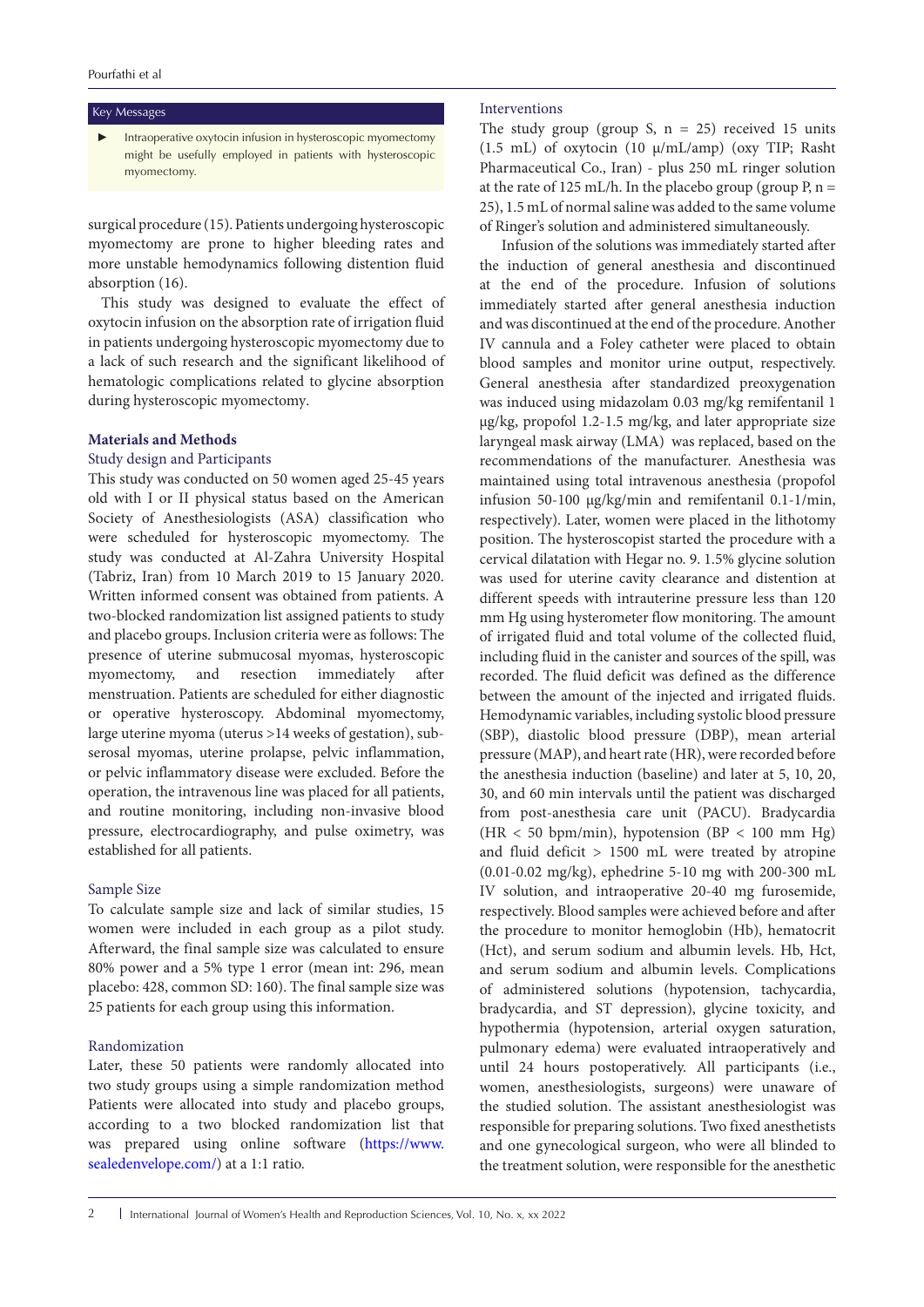and surgical management of the women during the study .

#### Data Analysis

For both the intervention and non-intervention groups, an independent samples *t* test was done to evaluate the means of normally distributed numeric independent variables. When the normality assumption was violated, the Mann-Whitney U test was performed as a nonparametric counterpart to the independent samples *t* test, and the median was given. The chi-square test was used to determine the relationship between two categorical variables. Statistical significance was defined as a P-value of less than 0.05. SPSS version 21 (SPSS, Chicago, IL, USA) was used to examine the data.

# **Results**

Figure 1 shows the flowchart diagram of the study. There was no statistically significant difference between groups regarding women demographic characteristics (Table 1). Intra- and postoperative data were presented in Table 2. The comparison of the womens' hemodynamic status during the procedure showed that systolic blood pressure, DBP, MAP, and HR values were significantly lower in group P than in group S. Table 2 represents the volume of injected and collected irrigation fluid. The lack of volume during the procedure and declining serum hematocrit and sodium levels at the end of the surgery were lower, which were lower in group S ( $P < 0.05$ ).

Intra-operative approximate used irrigation solution (mL) in the study group (2300 mL) was significantly lower than the placebo group (3200 mL)  $(P<0.05)$ . The fluid deficit (mL) in the study group (200 ml) was significantly lower than the placebo group (400 mL) (*P*<0.05). The **Table 1.** Demographic and Surgical Variables of Two Groups

| <b>Variable</b>                      | <b>Group S</b><br>$(n = 25)$ | <b>Group P</b><br>$(n = 25)$ | P                    |
|--------------------------------------|------------------------------|------------------------------|----------------------|
| Age $(y)$                            | $38.72 + 7.22$               | $37.12 + 6.37$               | $0.410$ <sup>a</sup> |
| Weight (kg)                          | 75 (10.5)                    | 72(12.5)                     | 0.057 <sup>b</sup>   |
| Height (cm)                          | 162(7)                       | 161(5)                       | 0.358 <sup>b</sup>   |
| Gravid                               |                              |                              | 0.723c               |
| $\mathbf{0}$                         | 4(16)                        | 5(20)                        |                      |
| 1                                    | 9(36)                        | 6(24)                        |                      |
| $\overline{2}$                       | 8 (32)                       | 11 (44)                      |                      |
| 3                                    | 4(16)                        | 3(12)                        |                      |
| Fundal height (wk)                   | 12(2)                        | 12(1)                        |                      |
| Size of the myoma in ultrasound (mm) |                              |                              |                      |
| Length                               | 38(3)                        | 38(2.5)                      | 0.805 <sup>b</sup>   |
| Width                                | 33(2)                        | 34(2)                        | 0.340 <sup>b</sup>   |

Normally and non-normally distributed quantitative variables were presented as mean ± SD and median (IQR: Interquartile range), respectively. Qualitative variables were presented as number (%).<br>ª Independent sample t test, <sup>b</sup> Mann-Whitney, <sup>c</sup> Chi-square test.

decline of serum hematocrit was significantly lower in the study group.  $(\chi^2)_{\text{value}}$  was 4.36,  $P = 0.036$ ,  $\geq 3$  decreased HCT parameter between two groups was assessed). Preoperative Hb and hematocrit values were similar between groups.

Table 3 presents the peri-operative complications and their management in 14 cases. Hypotension during the procedure was (18%) (3 and 6 cases in groups O and P, respectively) (*P*=0.26). The most content undesirable effect of treatment was related to crystalloids (16%)  $(P=0.018)$ . There was no statistically significant difference between the two groups regarding anesthesia time and surgery time (Table 3). Post hoc tests for multiple comparisons were conducted with Bonferroni adjustment, and the results are shown in Tables 4-6.

# **Discussion**



**Figure 1.** Flow Chart of Study.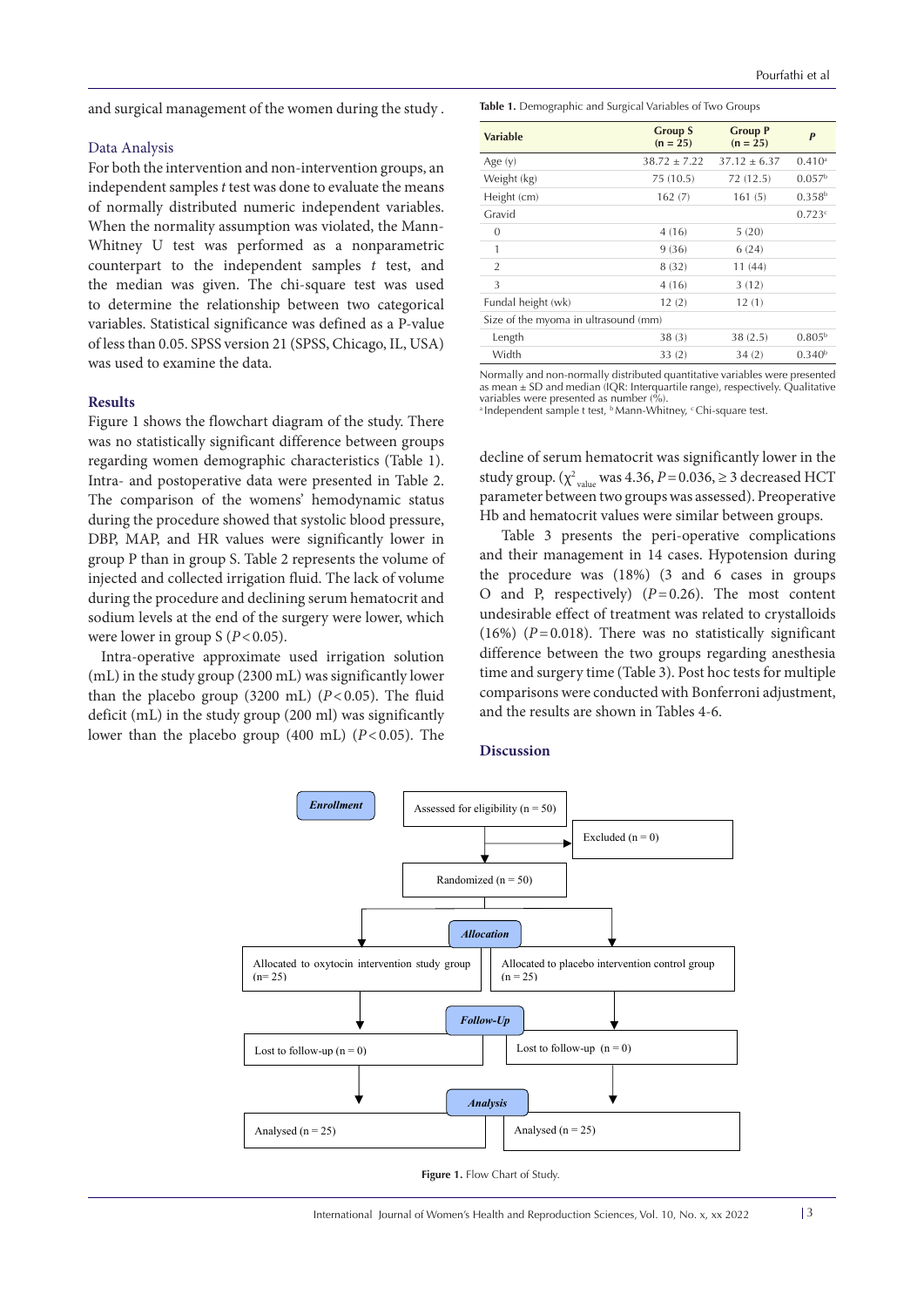**Table 2.** Comparison of Intra- and Post-operative Variables of Two Groups

| <b>Variable</b>                     | Group $S(n = 25)$ | Group $P(n = 25)$ | $\mathbf{P}$            |
|-------------------------------------|-------------------|-------------------|-------------------------|
| IV fluid (mL)                       | 1000 (475)        | 1000 (350)        | $0.930$ <sup>a</sup>    |
| Urine output (mL)                   | 12(2.00)          | 12(1.00)          | $0.389400$ <sup>a</sup> |
| Used irrigation solution (mL)       | 2300 (1300)       | 3200 (1750)       | $0.021$ <sup>a</sup>    |
| Collected irrigation solution (mL)  | 2050 (1225)       | 2700 (1450)       | 0.057a                  |
| Deficit of irrigation solution (mL) | 200 (150)         | 400 (200)         | 0.001 <sup>a</sup>      |
| $Hb$ drop $(g/dL)$                  | 2(8%)             | 2(8%)             | 0.293a                  |
| Hct drop $(\% )$                    | $5(20\%)$         | 12(48%)           | 0.036 <sup>b</sup>      |
| Na drop (mEq/L)                     | 4(16%)            | 4(16%)            | 0.026 <sup>b</sup>      |
| Alb drop $(g/dL)$                   | 2(8%)             | $3(12\%)$         | 0.096a                  |
| Surgery time (min)                  | 40 (17.5)         | 40(16.5)          | $0.984$ <sup>a</sup>    |
| Anesthesia time (min)               | 53 (17.5)         | 50(22)            | 0.838a                  |

Hb: Hemoglobin, Na: Sodium, Alb: Albumin, ml: Milliliter, Hct: Hematocrit.

Normally and non-normally distributed quantitative variables were presented as mean ± SD and median (IQR: Interquartile range), respectively. Qualitative variables were presented as No. (%). <sup>a</sup> Mann-Whitney,  $\frac{b}{x^2}$  test.

|  |  |  |  | Table 3. The Comparison of Perioperative Complications and Treatment of Them of Two Groups |  |  |  |
|--|--|--|--|--------------------------------------------------------------------------------------------|--|--|--|
|  |  |  |  |                                                                                            |  |  |  |

| <b>Variable</b>                  | Group $S(n = 25)$ | Group $P(n = 25)$ | P Value |
|----------------------------------|-------------------|-------------------|---------|
| Perioperative complications      |                   |                   |         |
| Hypotension ( $BP < 100$ mm Hg)  | 3(12)             | 6(24)             | 0.269   |
| Bradycardia ( $HR < 50$ bpm/min) | 1(4)              | 2(8)              | 0.552   |
| Tachycardia                      | 0(0)              | 1(4)              | 0.312   |
| Apnea                            | 1(4)              | 0(0)              | 0.312   |
| Complication treatment           |                   |                   |         |
| Crystalloid                      | 3(12)             | 5(20)             | 0.440   |
| Frusemide                        | 1(4)              | $\mathbf{0}$      | 0.312   |

Data were expressed as Number (%)

|               | <b>DBP</b>         |                      | <b>SBP</b>         |                      | <b>MAP</b>         |                      | <b>HR</b>          |                      |
|---------------|--------------------|----------------------|--------------------|----------------------|--------------------|----------------------|--------------------|----------------------|
| <b>Group</b>  | <b>Study Group</b> | <b>Placebo Group</b> | <b>Study Group</b> | <b>Placebo Group</b> | <b>Study Group</b> | <b>Placebo Group</b> | <b>Study Group</b> | <b>Placebo Group</b> |
|               |                    |                      |                    |                      |                    |                      |                    |                      |
| Time          |                    |                      |                    |                      |                    |                      |                    |                      |
| Baseline      | $80.52 + 11.38$    | $82.52 + 11.61$      | 128.08+11.40       | $129.32 + 10.87$     | $97.08 + 10.38$    | $101.28 + 13.03$     | $96.00 + 19.91$    | 98.28+18.25          |
| 5             | $76.92 \pm 14.04$  | $68.96 \pm 13.36$    | $121.52 \pm 15.58$ | $115.36 \pm 19.76$   | $92.56 \pm 15.26$  | $85.20 \pm 16.03$    | $89.04 \pm 16.48$  | $96.88 \pm 21.96$    |
| 10            | $79.20 \pm 12.16$  | $68.32 \pm 13.70$    | $121.64 \pm 15.53$ | $110.64 \pm 14.42$   | $93.68 \pm 12.97$  | $81.64 \pm 12.89$    | $86.28 \pm 13.01$  | $91.56 \pm 18.64$    |
| 20            | 78.84±16.55        | $70.52 \pm 16.48$    | 121.56±15.67       | $113.80 \pm 17.31$   | $93.96 \pm 16.86$  | $85.48 \pm 19.59$    | 84.76±11.75        | $83.92 \pm 20.65$    |
| 30            | $80.44 \pm 15.93$  | $70.84 \pm 16.50$    | $121.16 \pm 15.20$ | $113.32 \pm 12.93$   | $97.48 \pm 16.47$  | 87.96±14.77          | $86.56 \pm 13.66$  | $82.88 \pm 18.81$    |
| 60            | 78.20±14.76        | $69.92 \pm 16.22$    | $121.20 \pm 13.15$ | $115.16 \pm 15.82$   | $92.88 \pm 13.65$  | $87.44 \pm 14.83$    | $82.52 \pm 14.45$  | $86.24 \pm 13.89$    |
| End           | 78.60±11.65        | 71.88±12.29          | $121.24 \pm 9.46$  | $117.16 \pm 10.94$   | $93.76 \pm 11.34$  | $89.56 \pm 11.31$    | $82.48 \pm 12.25$  | $84.52 \pm 13.60$    |
| PACU          | $75.88 \pm 9.40$   | $71.00 \pm 14.55$    | $117.52 \pm 9.19$  | 113.84±11.57         | $90.84 \pm 9.33$   | $87.64 \pm 12.34$    | $81.32 \pm 13.84$  | $86.28 \pm 14.93$    |
| P value       |                    |                      |                    |                      |                    |                      |                    |                      |
| Time          | 0.287              |                      |                    | < 0.001              |                    | 0.076                | < 0.001            |                      |
| Group         | 0.007              |                      |                    | 0.030                | 0.027              |                      | 0.648              |                      |
| Time $\times$ | 0.828              |                      | 0.272              |                      | 0.326              |                      |                    |                      |
| Group         |                    |                      |                    |                      |                    |                      | 0.331              |                      |

**Table 4.** Comparison Between Study and Placebo Group for SBP, DBP, MAP and HR in Different Times Measurement

Repeated measurement analyses were conducted using SPSS version 26.

To our knowledge, this is the first study to evaluate the impact of oxytocin infusion on the rate of irrigation fluid absorption during hysteroscopic myomectomy. We believe that this technique might be usefully employed in women with hysteroscopic myomectomy. In the present study, the amount of absorbed and collected media fluid and the lack of it in the study group were significantly lower than in the placebo group**.**

Oxytocin receptors are found in myometrium and fibroid tissues (17). Oxytocin elicits prostaglandin release (19), decreasing uterine perfusion (18). Increased uterine contractility directly impacts the vascular architecture of the uterus, decreasing blood flow to the arteries and fibroids (12, 19).

Uterine myomectomy and polypectomy are among popular conventional and minimally invasive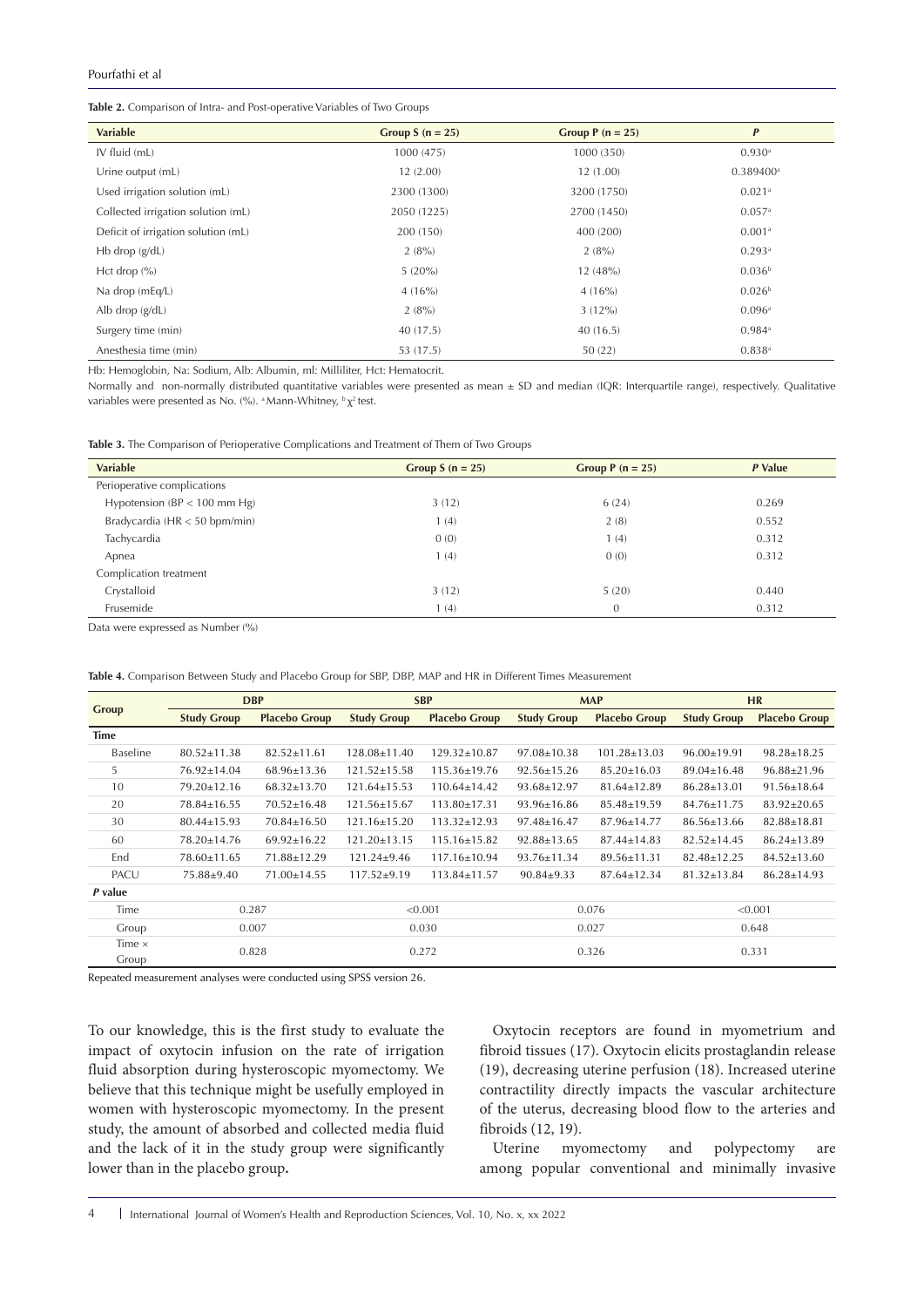| (I) Time       |                       |                   |         |                                                     |                    |  |  |
|----------------|-----------------------|-------------------|---------|-----------------------------------------------------|--------------------|--|--|
| $(I)$ Time     | Mean difference (I-J) | <b>Std. Error</b> | P value | 95% Confidence Interval for Difference <sup>a</sup> |                    |  |  |
|                |                       |                   |         | <b>Lower Bound</b>                                  | <b>Upper Bound</b> |  |  |
| $\mathbf{1}$   |                       |                   |         |                                                     |                    |  |  |
| $\sqrt{2}$     | $10.260*$             | 2.312             | 0.001   | 2.613                                               | 17.907             |  |  |
| 3              | $12.560*$             | 2.079             | < 0.001 | 5.682                                               | 19.438             |  |  |
| $\overline{4}$ | $11.020*$             | 2.425             | 0.001   | 2.996                                               | 19.044             |  |  |
| 5              | $11.460*$             | 2.448             | 0.001   | 3.361                                               | 19.559             |  |  |
| 6              | $10.520*$             | 2.575             | 0.005   | 2.002                                               | 19.038             |  |  |
| $\overline{7}$ | $9.500*$              | 1.785             | < 0.001 | 3.594                                               | 15.406             |  |  |
| 8              | $13.020*$             | 1.756             | < 0.001 | 7.209                                               | 18.831             |  |  |
| $\mathbf{2}$   |                       |                   |         |                                                     |                    |  |  |
| 3              | 2.300                 | 2.175             | 1.000   | $-4.896$                                            | 9.496              |  |  |
| $\overline{4}$ | .760                  | 2.855             | 1.000   | $-8.685$                                            | 10.205             |  |  |
| 5              | 1.200                 | 3.125             | 1.000   | $-9.139$                                            | 11.539             |  |  |
| 6              | .260                  | 3.241             | 1.000   | $-10.461$                                           | 10.981             |  |  |
| $\overline{7}$ | $-.760$               | 2.783             | 1.000   | $-9.966$                                            | 8.446              |  |  |
| 8              | 2.760                 | 2.790             | 1.000   | $-6.469$                                            | 11.989             |  |  |
| $\sqrt{3}$     |                       |                   |         |                                                     |                    |  |  |
| $\overline{4}$ | $-1.540$              | 2.239             | 1.000   | $-8.947$                                            | 5.867              |  |  |
| 5              | $-1.100$              | 2.260             | 1.000   | $-8.575$                                            | 6.375              |  |  |
| 6              | $-2.040$              | 2.458             | 1.000   | $-10.171$                                           | 6.091              |  |  |
| $\overline{7}$ | $-3.060$              | 2.278             | 1.000   | $-10.596$                                           | 4.476              |  |  |
| 8              | 0.460                 | 2.253             | 1.000   | $-6.992$                                            | 7.912              |  |  |
| 4              |                       |                   |         |                                                     |                    |  |  |
| 5              | 0.440                 | 1.892             | 1.000   | $-5.819$                                            | 6.699              |  |  |
| 6              | $-.500$               | 1.983             | 1.000   | $-7.059$                                            | 6.059              |  |  |
| $\overline{7}$ | $-1.520$              | 2.108             | 1.000   | $-8.492$                                            | 5.452              |  |  |
| 8              | 2.000                 | 2.420             | 1.000   | $-6.006$                                            | 10.006             |  |  |
| 5              |                       |                   |         |                                                     |                    |  |  |
| 6              | $-0.940$              | 1.818             | 1.000   | $-6.954$                                            | 5.074              |  |  |
| $\overline{7}$ | $-1.960$              | 1.660             | 1.000   | $-7.452$                                            | 3.532              |  |  |
| $\,$ 8 $\,$    | 1.560                 | 2.012             | 1.000   | $-5.096$                                            | 8.216              |  |  |
| 6              |                       |                   |         |                                                     |                    |  |  |
| $\overline{7}$ | $-1.020$              | 1.842             | 1.000   | $-7.113$                                            | 5.073              |  |  |
| 8              | 2.500                 | 2.021             | 1.000   | $-4.186$                                            | 9.186              |  |  |
| $\overline{7}$ |                       |                   |         |                                                     |                    |  |  |
| 8              | 3.520                 | 1.344             | 0.329   | $-0.926$                                            | 7.966              |  |  |

**Table 5.** Pairwise Comparisons for SBP in Different Times Measurement

\* The mean difference is significant at the 0.05 level.

a Adjustment for multiple comparisons: Bonferroni.

gynecological procedures in hysteroscopy (20). Despite numerous advantages of the hysteroscopic, absorption of irrigation fluid is one of the complications leading to hypervolemia in 3-6% of women (21). Hypotonic solutions, including a mixture of mannitol and sorbitol or glycine, are broadly used as hysteroscopic irrigation fluid. These solutions might be associated with complications such as hypervolemia, dilutional hyponatremia, and glycine, and its derived metabolites toxicity (22). The most dangerous complication is the intravasation of the fluidelectrolyte imbalances caused by Glycine (hyponatremia, hypoproteinemia, and low hematocrit). Women complain of nausea, vomiting, headache, and confusion. Pulmonary and brain edema can occur (23). Intravasation of the fluid is the most serious complication. Glycine overload resulted in electrolyte abnormalities (hyponatremia,

hypoproteinemia, and low hematocrit) (23).

Administration of oxytocin during myomectomy did not reduce preoperative blood loss (24). An oxytocin infusion of 15 IU in 125 mL was administered to abdominal and vaginal myomectomy cases. Blood loss and blood transfusion rates were significantly higher in the group without oxytocin infusion than in the group with oxytocin infusion (25). Oxytocin receptors in the uterus and fibroid tissue lead to contractile prostaglandins synthesis and release (26).Oxytocin infusion was associated with a significantly decreased intraoperative blood loss and glycine deficit (27).

In the present study, the amount of injected and collected media fluid and its deficit were significantly lower in the oxytocin group. Also, the rate of decreased serum hematocrit after surgery was significantly lower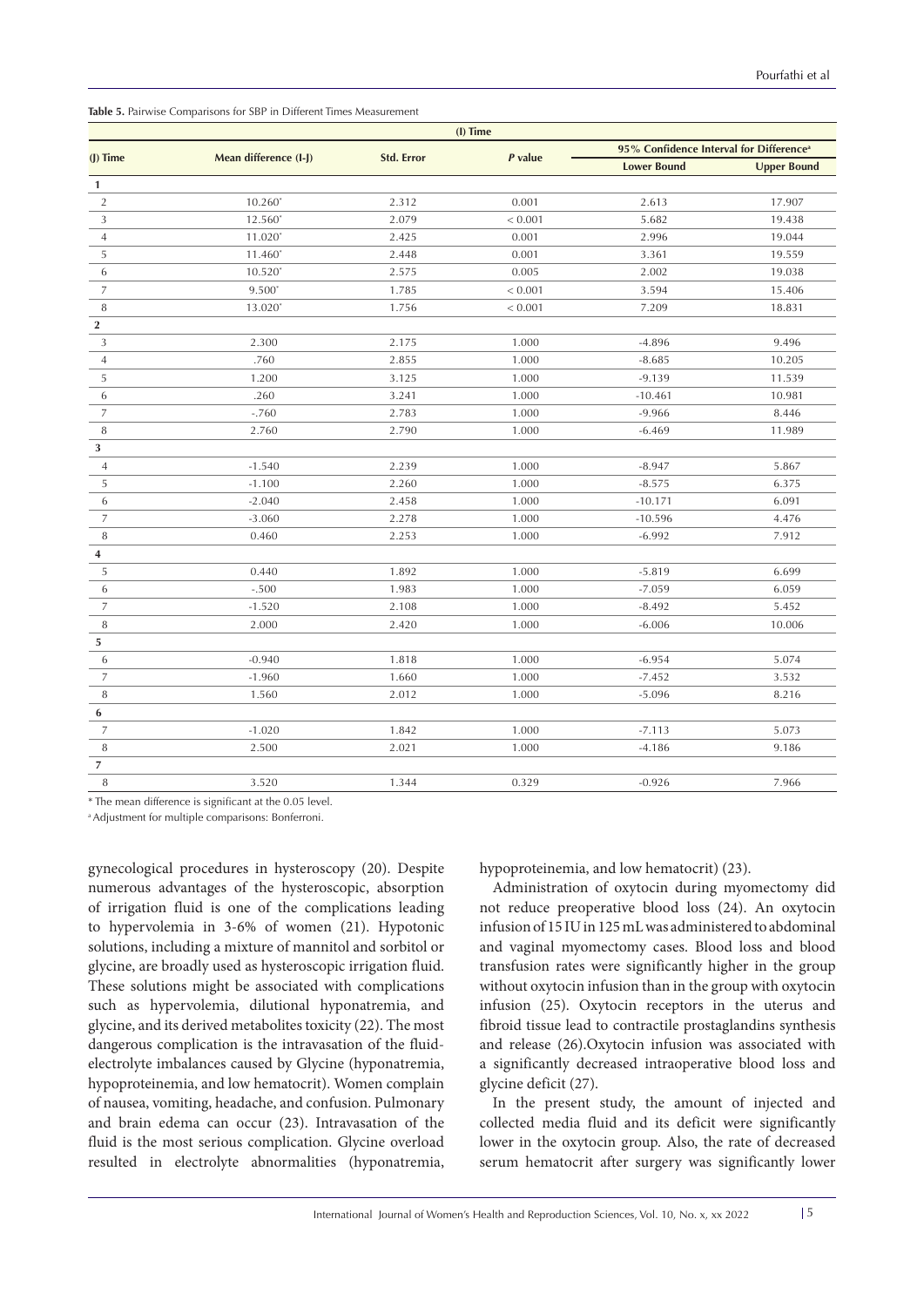## **Table 6.** Pairwise Comparisons for Heart Rate

| (I) Factor1      |                       |                   |         |                                                     |                    |  |
|------------------|-----------------------|-------------------|---------|-----------------------------------------------------|--------------------|--|
|                  |                       |                   |         | 95% Confidence Interval for Difference <sup>b</sup> |                    |  |
| (J) Factor1      | Mean difference (I-J) | <b>Std. Error</b> | P value | <b>Lower Bound</b>                                  | <b>Upper Bound</b> |  |
| $\mathbf{1}$     |                       |                   |         |                                                     |                    |  |
| $\overline{2}$   | 4.180                 | 2.504             | 1.000   | $-4.104$                                            | 12.464             |  |
| $\mathbf{3}$     | 8.220                 | 3.177             | 0.357   | $-2.291$                                            | 18.731             |  |
| $\overline{4}$   | 12.800*               | 2.933             | 0.002   | 3.096                                               | 22.504             |  |
| 5                | 12.420*               | 2.850             | 0.002   | 2.992                                               | 21.848             |  |
| 6                | 12.760*               | 2.889             | 0.002   | 3.201                                               | 22.319             |  |
| $\overline{7}$   | 13.640*               | 2.728             | < 0.001 | 4.615                                               | 22.665             |  |
| $\, 8$           | 13.340*               | 3.051             | 0.002   | 3.249                                               | 23.431             |  |
| $\boldsymbol{2}$ |                       |                   |         |                                                     |                    |  |
| $\mathfrak{Z}$   | 4.040                 | 2.254             | 1.000   | $-3.416$                                            | 11.496             |  |
| $\overline{4}$   | 8.620                 | 2.827             | 0.104   | $-0.733$                                            | 17.973             |  |
| 5                | 8.240*                | 2.488             | 0.050   | 0.008                                               | 16.472             |  |
| 6                | 8.580                 | 2.665             | 0.064   | $-0.235$                                            | 17.395             |  |
| $\overline{7}$   | 9.460*                | 2.694             | 0.027   | 0.548                                               | 18.372             |  |
| $\, 8$           | 9.160*                | 2.648             | 0.032   | 0.401                                               | 17.919             |  |
| 3                |                       |                   |         |                                                     |                    |  |
| $\overline{4}$   | 4.580                 | 2.126             | 1.000   | $-2.453$                                            | 11.613             |  |
| 5                | 4.200                 | 1.791             | 0.649   | $-1.724$                                            | 10.124             |  |
| 6                | 4.540                 | 2.054             | 0.893   | $-2.255$                                            | 11.335             |  |
| $\overline{7}$   | 5.420                 | 2.055             | 0.315   | $-1.379$                                            | 12.219             |  |
| 8                | 5.120                 | 2.151             | 0.597   | $-1.996$                                            | 12.236             |  |
| 4                |                       |                   |         |                                                     |                    |  |
| 5                | $-0.380$              | 2.065             | 1.000   | $-7.211$                                            | 6.451              |  |
| 6                | $-0.040$              | 2.002             | 1.000   | $-6.663$                                            | 6.583              |  |
| $\overline{7}$   | 0.840                 | 2.181             | 1.000   | $-6.373$                                            | 8.053              |  |
| $\, 8$           | 0.540                 | 2.408             | 1.000   | $-7.427$                                            | 8.507              |  |
| $\bf 5$          |                       |                   |         |                                                     |                    |  |
| 6                | 0.340                 | 1.863             | 1.000   | $-5.823$                                            | 6.503              |  |
| $\overline{7}$   | 1.220                 | 2.355             | 1.000   | $-6.571$                                            | 9.011              |  |
| 8                | 0.920                 | 2.462             | 1.000   | $-7.223$                                            | 9.063              |  |
| 6                |                       |                   |         |                                                     |                    |  |
| $\overline{7}$   | 0.880                 | 1.421             | 1.000   | $-3.820$                                            | 5.580              |  |
| 8                | 0.580                 | 1.722             | 1.000   | $-5.116$                                            | 6.276              |  |
| $\overline{7}$   |                       |                   |         |                                                     |                    |  |
| $\, 8$           | $-0.300$              | 1.462             | 1.000   | $-5.136$                                            | 4.536              |  |

\* The mean difference is significant at the 0.05 level.

a Adjustment for multiple comparisons: Bonferroni.

than the placebo group. However, their values remained within the normal range in the two groups. Intravascular absorption of irrigation solution, which might occur during hysteroscopic surgeries through the vasculature or fallopian tubes opening into the peritoneum, could result in hypertension or other hemodynamic imbalances, hematological disorders, pulmonary edema, increased intracranial pressure, and even organ failure (16).

In hysteroscopic surgeries, >2 L fluid could overload in 1% of women. These women showed a more pronounced postoperative decrease in serum sodium and a more significant glycine deficit than women without nausea. The postoperative decrease in serum sodium correlated significantly to the glycine deficit (28). Our study demonstrated that serum sodium decrease was not different between the groups. Recently conducted

randomized studies comparing monopolar and bipolar transurethral resection, demonstrating that the decline in postoperative serum sodium was significantly less in the bipolar group compared to the monopolar group and that bipolar equipment was as effective as monopolar equipment (29). However, none of these issues were observed among the women who participated in our research. The small sample size of our randomized experiment may explain why there were no problems.

In our study, the evaluation of hemodynamic variables showed that oxytocin infusion modulation of systolic, diastolic, MAP, and HR in women undergoing hysteroscopic myomectomy. Intraoperative blood loss could lead to hemodynamic alterations, and up to 5% of women undergoing hysteroscopic myomectomy might require blood transfusion (14, 30). In our study, the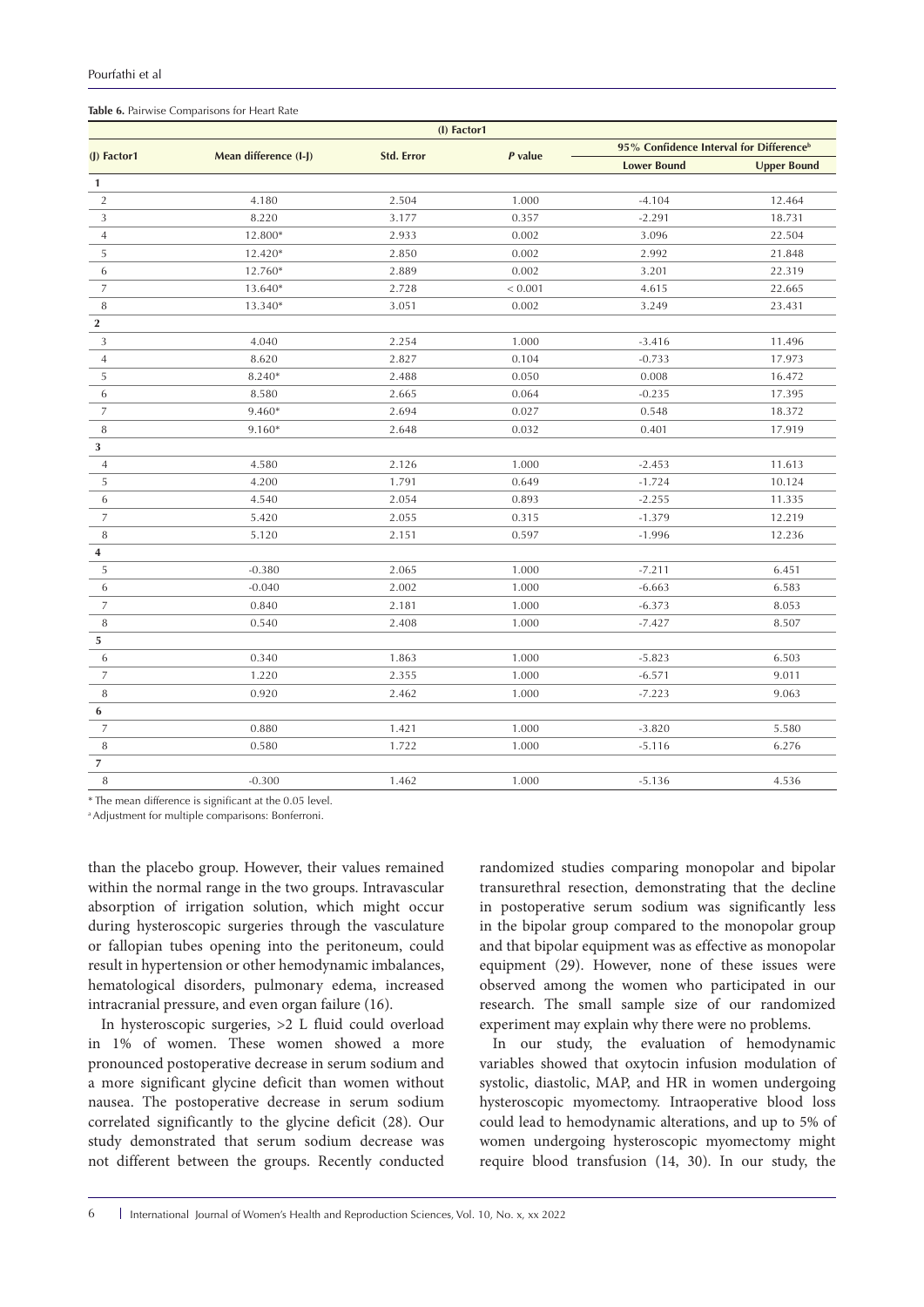frequency of hypotension inwomen receiving oxytocin did not show any significant differences between the placebo group. Whereas studies showed t that oxytocin's most common side effects were hypotension, tachyarrhythmias, and hyponatremia (31). It seems that few side effects in the present study might be due to the low dose of oxytocin used and the low sample size.

### **Limitations**

The study was a double-blinded, randomized controlled design. The limitation of this study includes those elderly women and those with ASA grade III or higher who were not evaluated in our study. Because age and underlying diseases might affect respiratory mechanics, arterial oxygen saturation, and other outcomes, it is recommended to survey hysteroscopic surgery in elderly women and those with higher ASA classes. We didn't utilize large dosages of oxytocin since there isn't enough data to support their safety.

# **Conclusions**

Complications during diagnostic hysteroscopy are common. Intraoperative oxytocin infusion in hysteroscopic myomectomy could be used to decrease the absorption of irrigation fluid during hysteroscopic myomectomy. More studies with varied dosages and methods are needed to validate these findings.

#### **Authors' Contribution**

HA and SA conceived the idea for the review and its structure, reviewed literature and drafted the manuscript. HP participate in the review of the literature and drafting the manuscript. HP and LK participated in the drafting of the manuscript. LK prepared histopathological figures for publication and draft the manuscript. All authors approved the final version of the manuscript.

#### **Conflict of Interests**

Authors declare that they have no conflict of interests.

#### **Ethical Issues**

Ethics Committee of Tabriz University of Medical Sciences, Tabriz, Iran approved the study proposal (code: IR.TBZMED.REC.1397.799), and it was registered in Iranian Registry of Clinical Trials (identifier: IRCT20160103025821N5). All women enrolled to this study signed a written informed form.

#### **Financial Support**

The authors had no source of funding.

#### **Acknowledgments**

The authors are grateful to the women that entered the study. The authors express their gratitude to Al-Zahra Hospital and the gynecologists who assisted them in this research.

#### **References**

- 1. Donnez J, Jadoul P. What are the implications of myomas on fertility? A need for a debate? Hum Reprod. 2002;17(6):1424-30.
- 2. Stewart EA. Uterine fibroids. Lancet. 2001;357(9252):293-8.
- 3. Bulun SE. Uterine fibroids. N Engl J Med. 2013;369(14):1344-55.
- 4. Brady PC, Stanic AK, Styer AK. Uterine fibroids and subfertility: an update on the role of myomectomy. Curr Opin Obstet Gynecol. 2013;25(3):255-259. doi:10.1097/GCO.0b013e3283612188
- 5. Islam MS, Protic O, Giannubilo SR, et al. Uterine leiomyoma: available medical treatments and new possible therapeutic options. J Clin Endocrinol Metab. 2013;98(3):921-934. doi:10.1210/ jc.2012-3237
- 6. Baird DD, Dunson DB, Hill MC, Cousins D, Schectman JM. High cumulative incidence of uterine leiomyoma in black and white women: ultrasound evidence. Am J Obstet Gynecol. 2003;188(1):100-107.
- 7. Piecak K, Milart P. Hysteroscopic myomectomy. Przeglad menopauzalny= Menopause review. 2017;16(4):126.
- 8. Munro MG, Christianson LA. Complications of hysteroscopic and uterine resectoscopic surgery. Complications of hysteroscopic and uterine resectoscopic surgery.
- 9. Kongnyuy EJ, Wiysonge CS. Interventions to reduce haemorrhage during myomectomy for fibroids. Cochrane Database Syst Rev. 2014;2014(8):CD005355. Published 2014 Aug 15. doi:10.1002/14651858.CD005355.pub5
- 10. Thomas RL, Winkler N, Carr BR, Doody KM, Doody KJ. Abdominal myomectomy—a safe procedure in an ambulatory setting. Fertil Steril. 2010;94(6):2277-2280. doi:10.1016/j. fertnstert.2010.02.019
- 11. Readman E, Maher PJ. Pain relief and outpatient hysteroscopy: a literature review. J Am Assoc Gynecol Laparosc. 2004;11(3):315- 319. doi:10.1016/s1074-3804(05)60042-4
- 12. Kongnyuy EJ, Van Den Broek N, Wiysonge C. A systematic review of randomized controlled trials to reduce hemorrhage during myomectomy for uterine fibroids. Int J Gynecol Obstet. 2008;100(1):4-9.
- 13. Sethi N, Chaturvedi R, Kumar K. Operative hysteroscopy intravascular absorption syndrome: A bolt from the blue. Indian J Anaesth. 2012;56(2):179-182. doi:10.4103/0019-5049.96342
- 14. AAGL Advancing Minimally Invasive Gynecology Worldwide, Munro MG, Storz K, et al. AAGL Practice Report: Practice Guidelines for the Management of Hysteroscopic Distending Media: (Replaces Hysteroscopic Fluid Monitoring Guidelines. J Am Assoc Gynecol Laparosc. 2000;7:167-168.). J Minim Invasive Gynecol. 2013;20(2):137-148. doi:10.1016/j.jmig.2012.12.002
- 15. Voon HY, Suharjono HN, Shafie AA, Bujang MA. Carbetocin versus oxytocin for the prevention of postpartum hemorrhage: A metaanalysis of randomized controlled trials in cesarean deliveries. Taiwan J Obstet Gynecol. 2018;57(3):332-339. doi:10.1016/j. tjog.2018.04.002
- 16. Umranikar S, Clark TJ, Saridogan E, et al. BSGE/ESGE guideline on management of fluid distension media in operative hysteroscopy. Gynecol Surg. 2016;13(4):289-303.
- 17. McCormack SE, Blevins JE, Lawson EA. Metabolic Effects of Oxytocin. Endocr Rev. 2020;41(2):bnz012.
- 18. Szóstek AZ, Galvao AM, Ferreira-Dias GM, Skarzynski DJ. Ovarian steroids affect prostaglandin production in equine endometrial cells in vitro. J Endocrinol. 2014;220(3):263-276.
- 19. Helal AS, Abdel-Hady E-S, Refaie E, El Shamy M, El Fattah RA, Mashaly AEM. Preliminary uterine artery ligation versus pericervical mechanical tourniquet in reducing hemorrhage during abdominal myomectomy. Int J Gynecol Obstet. 2010;108(3):233- 5.
- 20. Golan A, Zachalka N, Lurie S, Sagiv R, Glezerman M. Vaginal removal of prolapsed pedunculated submucous myoma: a short, simple, and definitive procedure with minimal morbidity. Arch Gynecol Obstet. 2005;271(1):11-13. doi:10.1007/s00404-003- 0590-x
- 21. Bradley LD. Complications in hysteroscopy: prevention, treatment and legal risk. Curr Opin Obstet Gynecol. 2002;14(4):409-415.
- 22. Kung RC, Vilos GA, Thomas B, Penkin P, Zaltz AP, Stabinsky SA. A new bipolar system for performing operative hysteroscopy in normal saline. J Am Assoc Gynecol Laparosc. 1999;6(3):331-6. doi: 10.1016/s1074-3804(99)80071-1.
- 23. Capmas P, Levaillant JM, Fernandez H. Surgical techniques and outcome in the management of submucous fibroids. Curr Opin Obstet Gynecol. 2013;25(4):332-8.